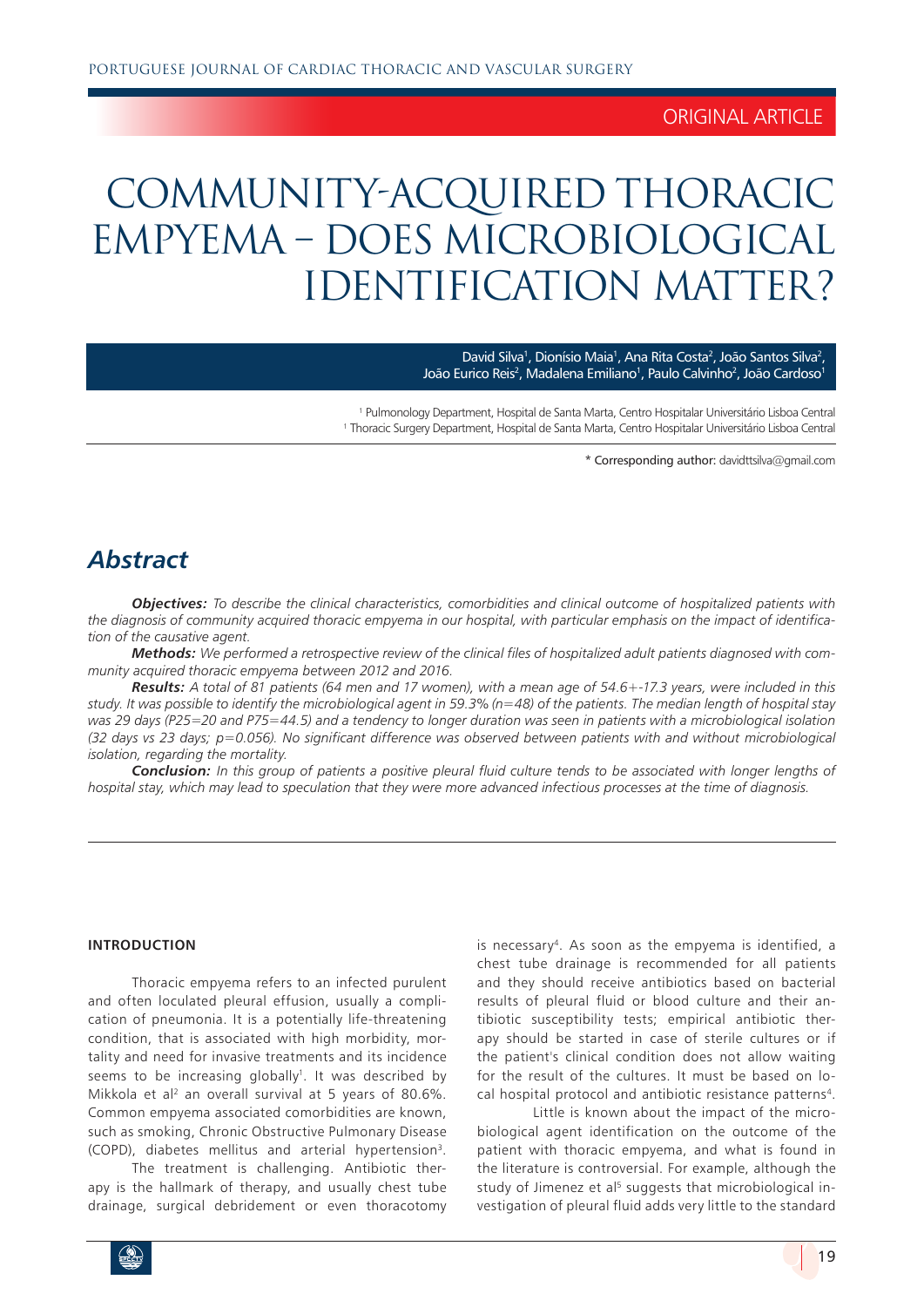

management of parapneumonic effusions, in the study conducted by Okiror L et al<sup>6</sup>, it seems that culture-positive empyema was associated with worse outcomes in patients submitted to debridement or decortication.

Our aim is, then, to describe the clinical characteristics, comorbidities and clinical outcome of hospitalized patients with the diagnosis of community acquired thoracic empyema in our hospital, with emphasis on the impact of identification of the etiologic agent.

#### **METHODS**

The clinical files of hospitalized adult patients diagnosed with community acquired thoracic empyema between 2012 and 2016 were reviewed. Hospital-acquired empyemas were excluded. We analyzed the medical records of each patient regarding age, sex, comorbidities, microbiological identification, clinical evolution and outcome. Continuous variables are expressed as mean/median and standard deviation/interquartile range, using Mann-Whitney U Test. A p-value of <0.05 was considered statistically significant and all analyses were conducted using the SPSS software package (IBM SPSS Statistics 23).

#### **RESULTS**

The analyzed sample consisted of 81 patients, of which 64 (79.0%) were men and 17 (21.0%) were women. The mean age was  $54.6$  +/- 17.3 years. Empyemas were on the right side in 41 patients (50.6%) and bilateral in 3 patients (4.9%). The most frequent comorbidities were smoking (51.9%, n=42), alcoholism (35.8%, n=29), arterial hypertension (30.9%; n=25), chronic obstructive pulmonary disease (COPD) (17.3%; n=14) and diabetes mellitus (14.8%; n=12) (Table 1). Almost one third of the patients (32,7%) needed intervention by Stomatology during hospital stay.

The pleural fluid of each patient was collected by thoracentesis, chest tube drainage or intraoperatively and it was possible to identify the causative agent of the

| Table 1               | <b>Patients data</b> |                |      |
|-----------------------|----------------------|----------------|------|
|                       |                      | n              | %    |
| Patients (n=81)       |                      |                |      |
| Male                  |                      | 64             | 79   |
| Female                |                      | 17             | 21   |
| Mean Age, years (SD)  |                      | 54.6 (17.3)    |      |
| Empyemas (side)       |                      |                |      |
| Right                 |                      | 41             | 50.6 |
| Left side             |                      | 37             | 44.5 |
| Bilateral             |                      | 3              | 4.9  |
| Comorbidities         |                      |                |      |
| Smoking               |                      | 42             | 51.9 |
| Alcoholism            |                      | 29             | 35.8 |
| Arterial Hypertension |                      | 25             | 30.9 |
| COPD                  |                      | 14             | 17.3 |
| Diabetes mellitus     |                      | 12             | 14.8 |
| Active neoplasms      |                      | 9              | 11.1 |
| Drug addiction        |                      | 8              | 9.9  |
| Cardiac failure       |                      | 8              | 9.9  |
| Hepatitis B and/or C  |                      | 6              | 7.4  |
| <b>HIV</b>            |                      | 3              | 3.7  |
| Hemodialysis          |                      | $\overline{2}$ | 2.5  |

#### **Table 2** Microbiological identification rate

| Microbiological<br>identification |     | n  | $\%$ |
|-----------------------------------|-----|----|------|
|                                   | Yes | 48 | 59.3 |
|                                   | N٥  | ココ |      |

thoracic empyemas in 59.3% of the cases (n=48) (Table 2).Regarding the 33 cases with negative pleural fluid, only one (3%) showed positive blood culture; for the remaining 48 cases with positive pleural fluid, 10 positive blood cultures (20.8%) were observed, with the same agent.

The most common genera of microorganisms were Streptococcus (39.5%, n=19), followed by Staphylococcus (18.8%, n=9), Pseudomonas (14.6%, n=7), Enterococcus (8.3%, n=4), Fusobacterium (6.2%, n=3), Mycobacterium tuberculosis (4.2%, n=2), Klebsiella (4.2%, n=2) and only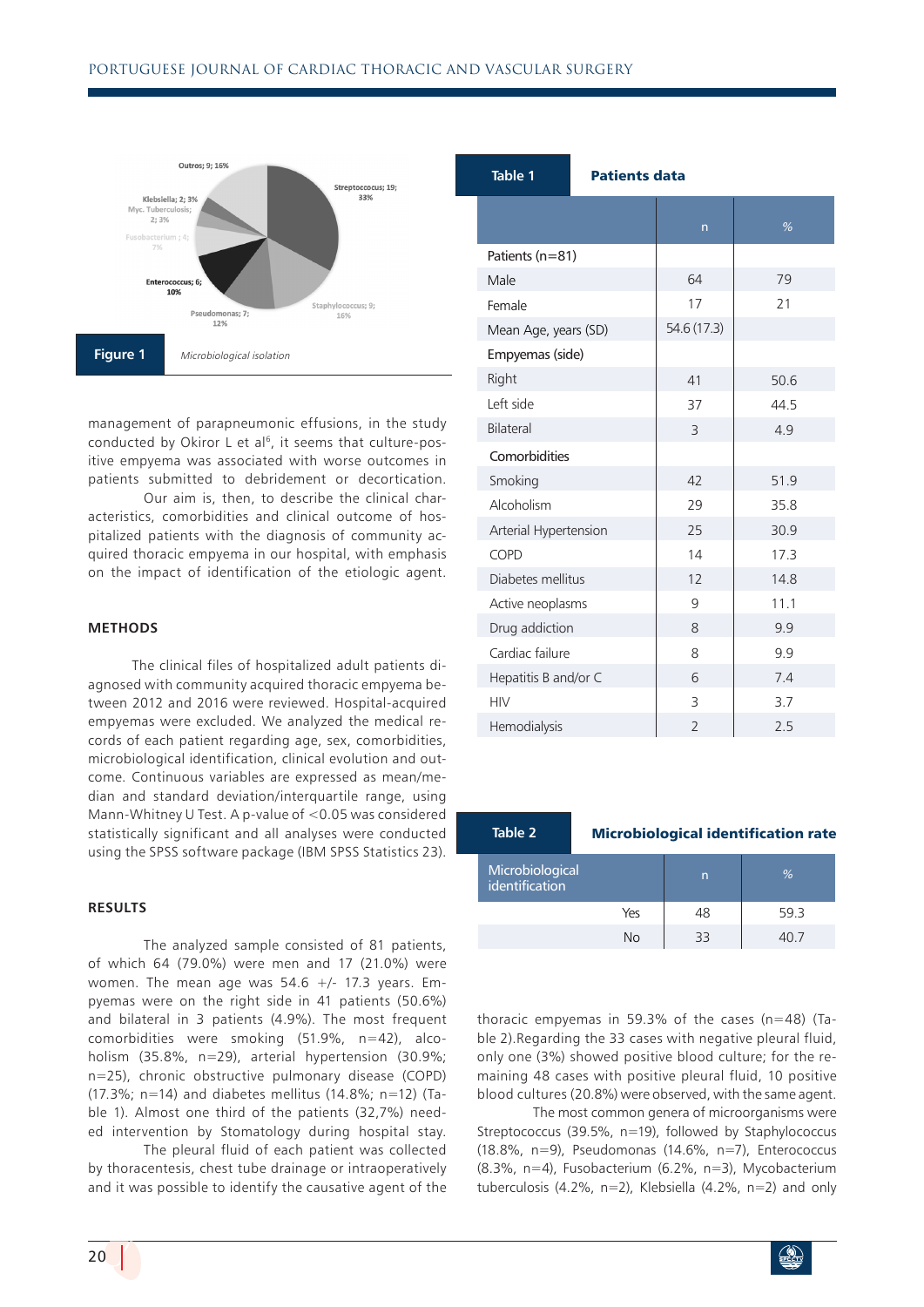one reported case of each of the following species of microorganisms: Acinetobacter baumanii, Escherichia coli, Lactobacillus, Morganella morganii sabonii, Nocardia otitidiscavarium, Pneumocystis jirovecii, Prevotella denticola, Proteus mirabilis and Salmonella typhimurium (Fig. 1). In 16.6% of positive results (n=8), the culture was polymicrobial.

Considering the targeted antibiotic treatment of patients with positive pleural fluid culture, 37 patients (77%) were submitted to first-line antibiotics only, while the remaining 23% (n=11) needed, at least, second-line targeted treatment. Regarding patients without microbiological isolation ( $n = 33$ ), only one third (n=11) needed the escalation of the antibiotic regimen.

Fifty-eight patients (71.6%) underwent surgery, of which 31 (38.3%) in the form of video-assisted thoracoscopic debridement (VATS-d) and 27 (33.3%) of thoracotomy and decortication (T-D).The remaining 23 patients (28.4%) received standard treatment with chest tube drainage and respiratory physiotherapy, as we can see in Table 3. All patients were treated with antibiotics.

In the description of complications, for each type of surgical intervention (VATS-d or T-D) patients were divided into three groups: patients without complications, patients with minor complications (Clavien-Dindo I -II) and patients with major complications (Clavien-Dindo III - IV) – Table 3. Regarding patients submitted to VATS-d, 24 patients (77.4%) had no complications, 3 patients (9.7%) experienced minor complications (2 prolonged air leaks - >3days; 1 hemothorax with conservative management) and 4 (12.9%) had major ones (2 patients with persistent infection after debridement underwent thoracotomy with decortication; 1 re-operation due to hemothorax; 1 refractory respiratory failure needing mechanical ventilation). Considering patients submitted to T/D, 13 (48.1%) did not have complications, 6 (22.2%) had minor complications (6 prolonged air leaks) and 8 had major complications needing reoperation (3 prolonged air leaks; 2 hemothorax; 2 empyema recurrence; 1lobar necrosis) – Table 3.

The authors noticed that 26.1%  $(n=6)$  of patients submitted to standard treatment needed Intensive Care, mainly for septic shock; two of them needed to be mechanically ventilated. Regarding the 31 patient's group that underwent VATS-d, a quarter (n=8) needed Intensive Care, but only 1 of them after surgery. Finally, 4 patients (14.8%) were admitted in ICU after thoracotomy and 7 (25.9%) needed this kind of care before thoracotomy was held.

The overall mortality was  $6.2\%$  (n=5), in which 2 patients underwent thoracotomy, 1 underwent VATS-d and 2 were submitted to standard treatment. The three post-operative deaths occurred in patients with several comorbidities (2 terminal hemodialysis and multiple cardiovascular risk factors, and 1 primary immunodeficiency). The remaining 2 patients that were treated with standard chest tube insertion were not fit enough for surgery.

The global median of hospital stay was 29 days (P25=20 and P75=44.5) and a tendency to longer dura-

#### **Table 3** Treatment and outcome. Variables are presented as n (%).

|                                         | Standard-<br>treatment | VATS-d       | $T-D$        | <b>Total</b> |
|-----------------------------------------|------------------------|--------------|--------------|--------------|
| Number of patients                      | 23(28.4)               | 31(38.3)     | 27(33.3)     | 81 (100)     |
| Positive pleural culture                | 14/23 (61.0)           | 13/31 (41.9) | 21/27(77.7)  | 81 (100)     |
|                                         |                        |              |              |              |
| Post-surgical complications<br>$(n=58)$ |                        |              |              |              |
| No complications                        |                        | 24/31 (77.4) | 13/27 (48.1) | 37 (63.8)    |
| Clavien-Dindo I and II                  |                        | 3/31(9.7)    | 6/27(22.2)   | 9(15.5)      |
| ClavienDindo III and IV                 |                        | 4/31 (12.9)  | 8/27(29.6)   | 12(20.1)     |
| <b>ICU</b> admission                    |                        |              |              |              |
| Yes                                     | 6/23(26.1)             | 8/31 (25.8)  | 11/27 (40.7) | 25(30.9)     |
| <b>No</b>                               | 17/23 (73.9)           | 23/31 (74.2) | 16/27 (59.3) | 56(69.1)     |
| Outcomes                                |                        |              |              |              |
| Discharged home                         | 19/23 (82.6)           | 26/31 (83.9) | 21/27 (77.8) | 66 (81.5)    |
| Transferred to other Hospitals          | 2/23(8.7)              | 4/31 (12.9)  | 4/27(14.8)   | 10(12.2)     |
| Deaths                                  | 2/23(8.7)              | 1/31(3.2)    | 2/27(7.4)    | 5(6.2)       |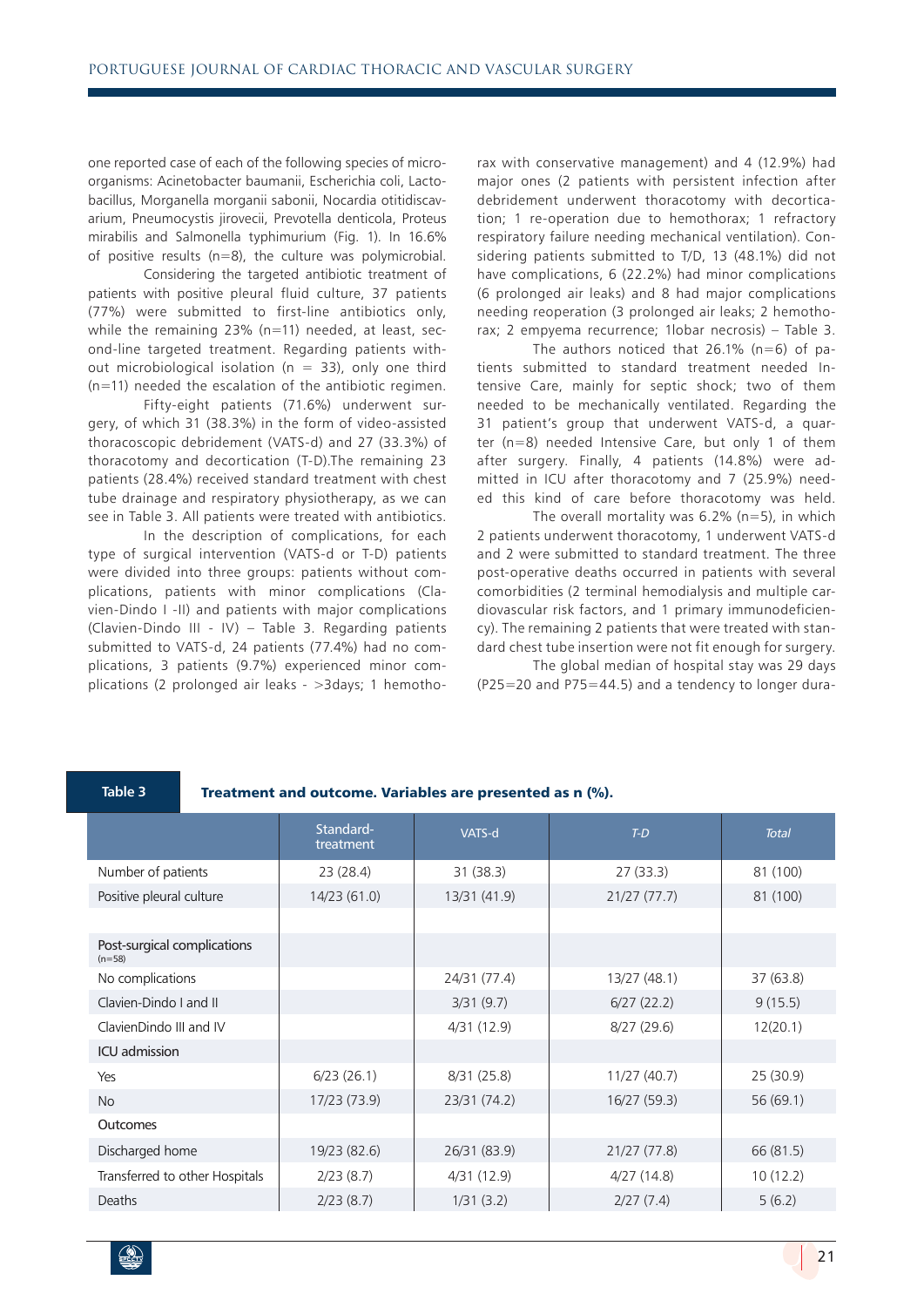|  | Table 4          | Length of hospital stay considering treatment<br>and microbiological identification |                              |                      |                      |
|--|------------------|-------------------------------------------------------------------------------------|------------------------------|----------------------|----------------------|
|  |                  |                                                                                     | Standard-treatment<br>$n=23$ | VATS-d<br>$n = 31$   | T-D<br>$n = 27$      |
|  | Positive culture |                                                                                     | $28.5 +/-5.2$ days           | $31.1 + (-5.1)$ days | $34.0 + (-5.2)$ days |
|  | Negative culture |                                                                                     | $22.3 + (-4.2)$ days         | $23.5 + (-6.2)$ days | $25.5 + (-4.7)$ days |
|  | p-value          |                                                                                     | 0.09                         | 0.048                | 0.065                |

# **Table 5** Complication cases considering treatment and microbiological identification\*

|                  | VATS-d<br>$n=31$ | Thoracotomy<br>$n=27$ | Total |
|------------------|------------------|-----------------------|-------|
| Positive culture | כ                | 10                    | 15    |
| Negative culture |                  |                       | ь     |
| p-value          | 0.049            | 0.01                  | 0.03  |

\*Notice that just 26 patients had post-operative complications

tion was seen in patients with a microbial isolation (32 days vs 23 days;  $p=0.056$ ). As we can see in Table 4, it was found that patients with positive cultural empyema submitted to VATS-d had longer hospitalizations than negative ones  $(31.1 + / -5.1)$  days vs  $23.5 + / -6.2$  days), with a statistically significant difference ( $p = 0.048$ ). A trend towards longer hospital stays in positive culture patients undergoing thoracotomy or standard treatment was also observed (34.0+/-5.2 day svs 25.5+/-4.7 days and  $28.5+/5.2$  days vs  $22.3+/4.2$  days, respectively), however statistical significance difference was not achieved ( $p = 0.065$  and  $p = 0.09$ ). The median length of hospital stay after surgery was also longer in positive empyema patients (17days vs 8.5days;p<0.01). Another significative statistical difference was observed in terms of surgical complications rate: there were noticed complications in 5 cases in the positive empyema group and 2 cases in the negative empyema group submitted to VATS-d  $(p=0.049)$ , and 10 cases in the positive empyema group and 4 cases in the negative empyema group submitted to T-D  $(p=0.01)$  - Table 5. No significant difference was observed between patients with and without microbiological isolation, with respect to the mortality.

#### **DISCUSSION AND CONCLUSION**

Consistent with published epidemiology, this study shows that empyema is predominantly a male disease, most often affecting middle-aged people and is usually right-sided<sup>7</sup>, and the main associated comorbidities basically are the same as those described in the literature like smoking, alcoholism, COPD and diabetes mellitus<sup>3</sup>.

Regarding microbiological isolation rate, there are reports that range from 25%<sup>8</sup>-37%<sup>9</sup> to 60%10. In this study, the bacterial identification was 59.3%. A lot of causes can explain this number, such as the lack of harvest quality, previous antibiotic treatment or low-sensitive diagnostic tests, despite approaching the highest rates described in literature.

Another finding in line with the literature was microbiologic etiology, with particular emphasis on the predominance of genera Streptococcus, Staphylococcus, Pseudomonas and Enterococcus as well as anaerobes (Fusobacterium and Prevotella)<sup>5,11,12</sup>. In another study, Maskell et al<sup>13</sup> revealed a higher percentage of strepotococcal empyema (approximately 50%), but with similar percentages in relation to the other genera. In our sample, only 16.6% were polymicrobial, in contrast with Lieberman et  $al^{14}$ , where they observed multiple pathogens in up to 50% patients.

The median length of hospital stay was 29 days, similar to Nielsen et al<sup>15</sup>. The authors observed a tendency to longer length of hospital stay in patients with positive cultural empyema (32 days vs 23 days,  $p=0.056$ ), regardless of the type of treatment performed (VATS-d, T-D or standard treatment), as well as a longer median length of hospital stay after surgery and higher surgical complications rate in this group of patients (Table